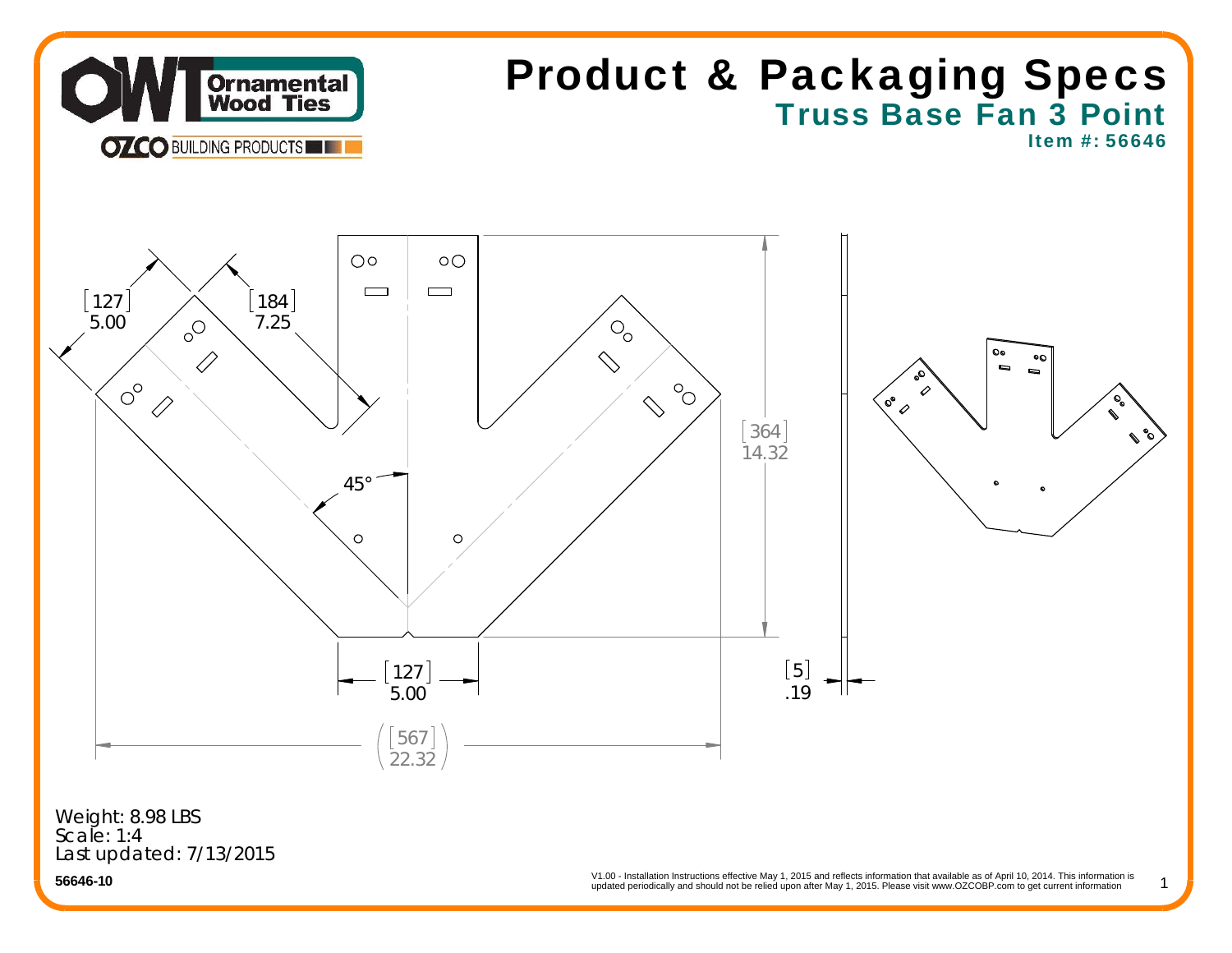

## Truss Base Fan 3 Point Product & Packaging Specs

Item #: 56646



Weight: 8.98 LBS Scale: 1:4Last updated: 7/13/2015

**56646-10**

V1.00 - Installation Instructions effective May 1, 2015 and reflects information that available as of April 10, 2014. This information is updated periodically and should not be relied upon after May 1, 2015. Please visit www.OZCOBP.com to get current information

2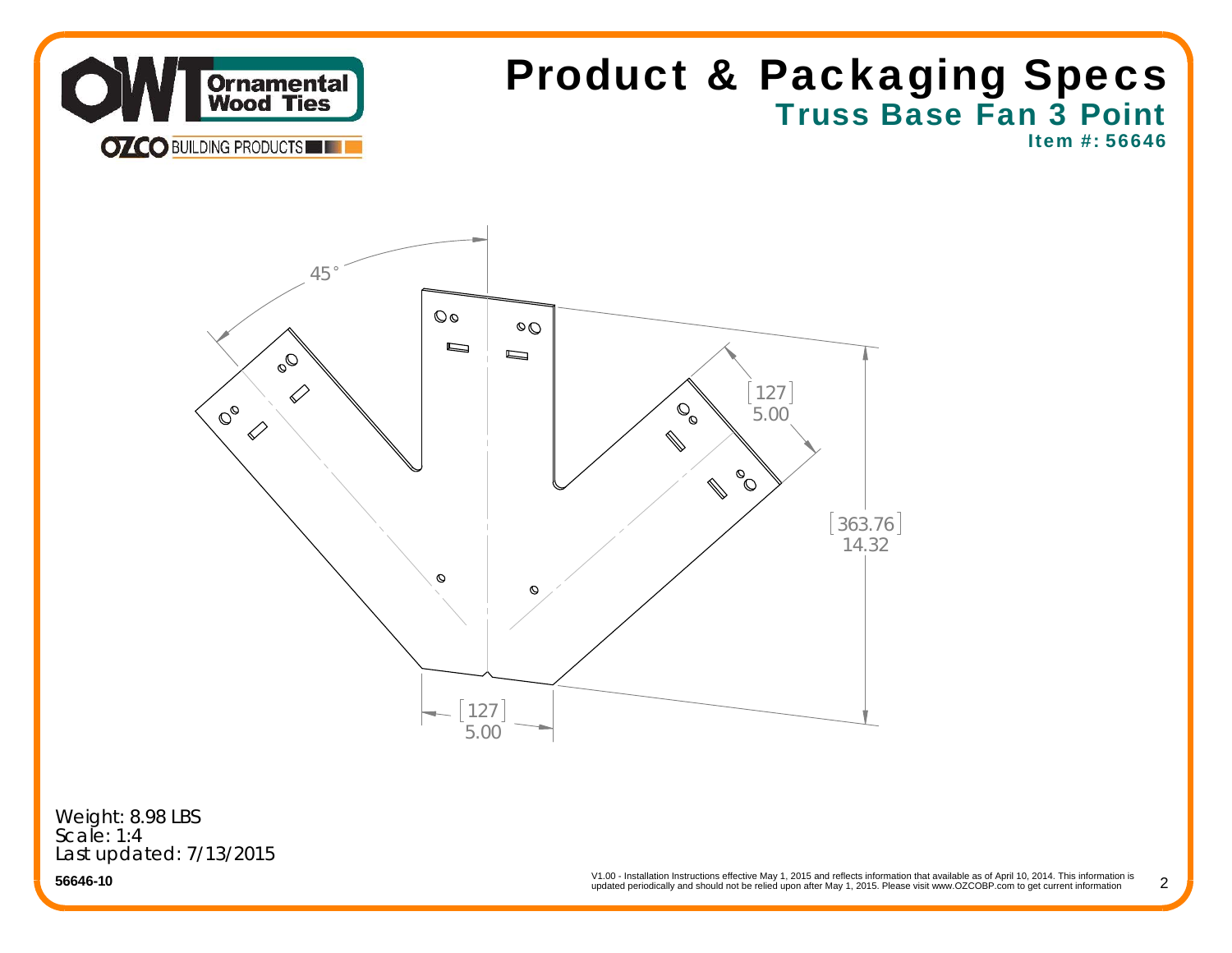



Truss Base Fan 3 Point





Weight: 44.17 LBS Scale: 1:12Last updated: 7/13/2015

**56646-10**

V1.00 - Installation Instructions effective May 1, 2015 and reflects information that available as of April 10, 2014. This information is updated periodically and should not be relied upon after May 1, 2015. Please visit www.OZCOBP.com to get current information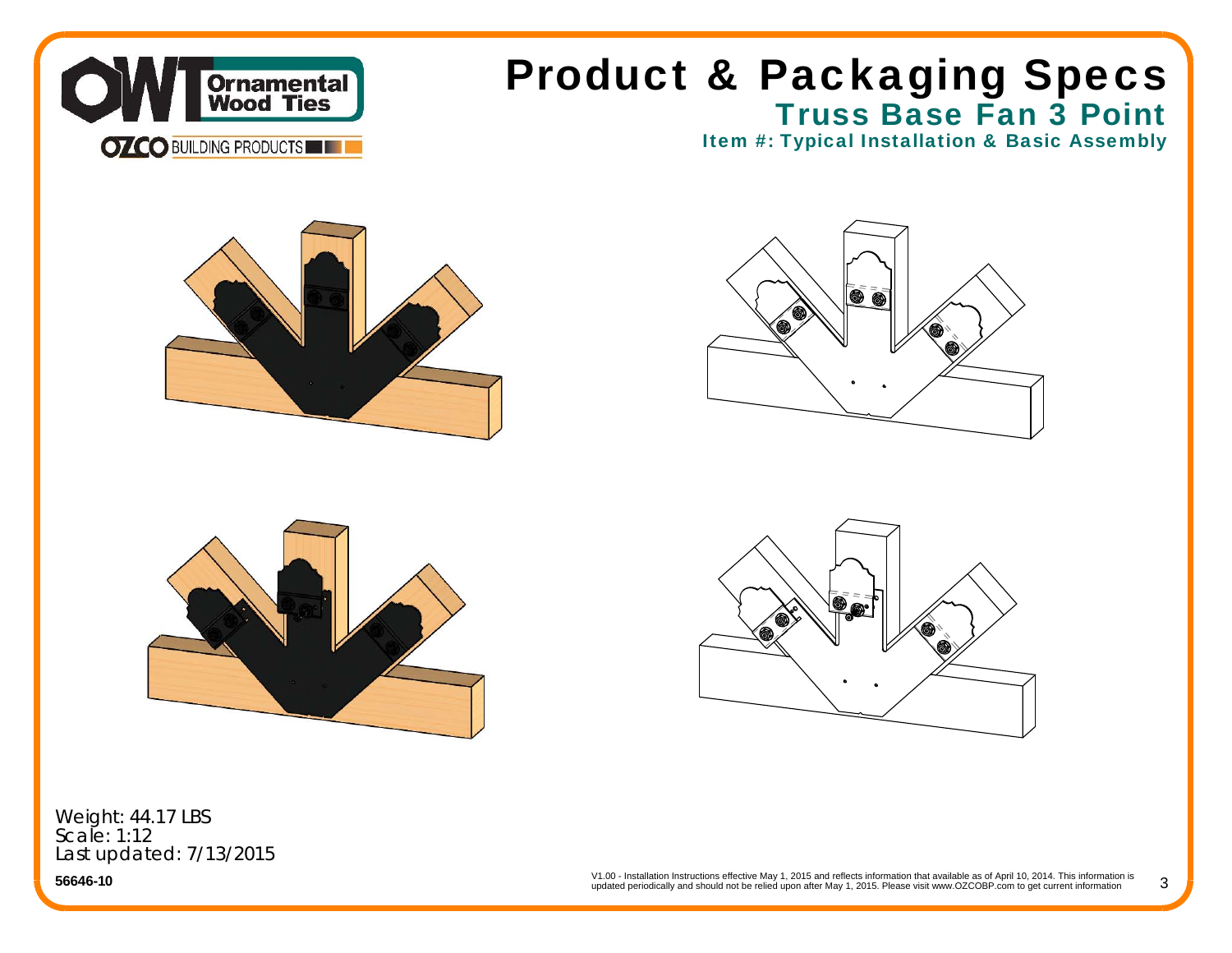

### Truss Base Fan 3 Point Product & Packaging Specs

Item #: 56646ASM with 56625



|                |   |          | <b>DESCRIPTION</b>                  |
|----------------|---|----------|-------------------------------------|
|                |   | 56646-10 | <b>Truss Base</b><br>Fan 3<br>Point |
| $\overline{2}$ | 6 | 56625    | つ\MT<br>Timber<br>Screw 1-          |
| 3              | 3 | 56611    | Truss<br>Accent<br>Assembly         |

4

Weight: 44.17 LBS Scale: 1:4Last updated: 7/13/2015

#### not sold as shown; for use in Projects only

V1.00 - Installation Instructions effective May 1, 2015 and reflects information that available as of April 10, 2014. This information is<br>updated periodically and should not be relied upon after May 1, 2015. Please visit w

**56646-10**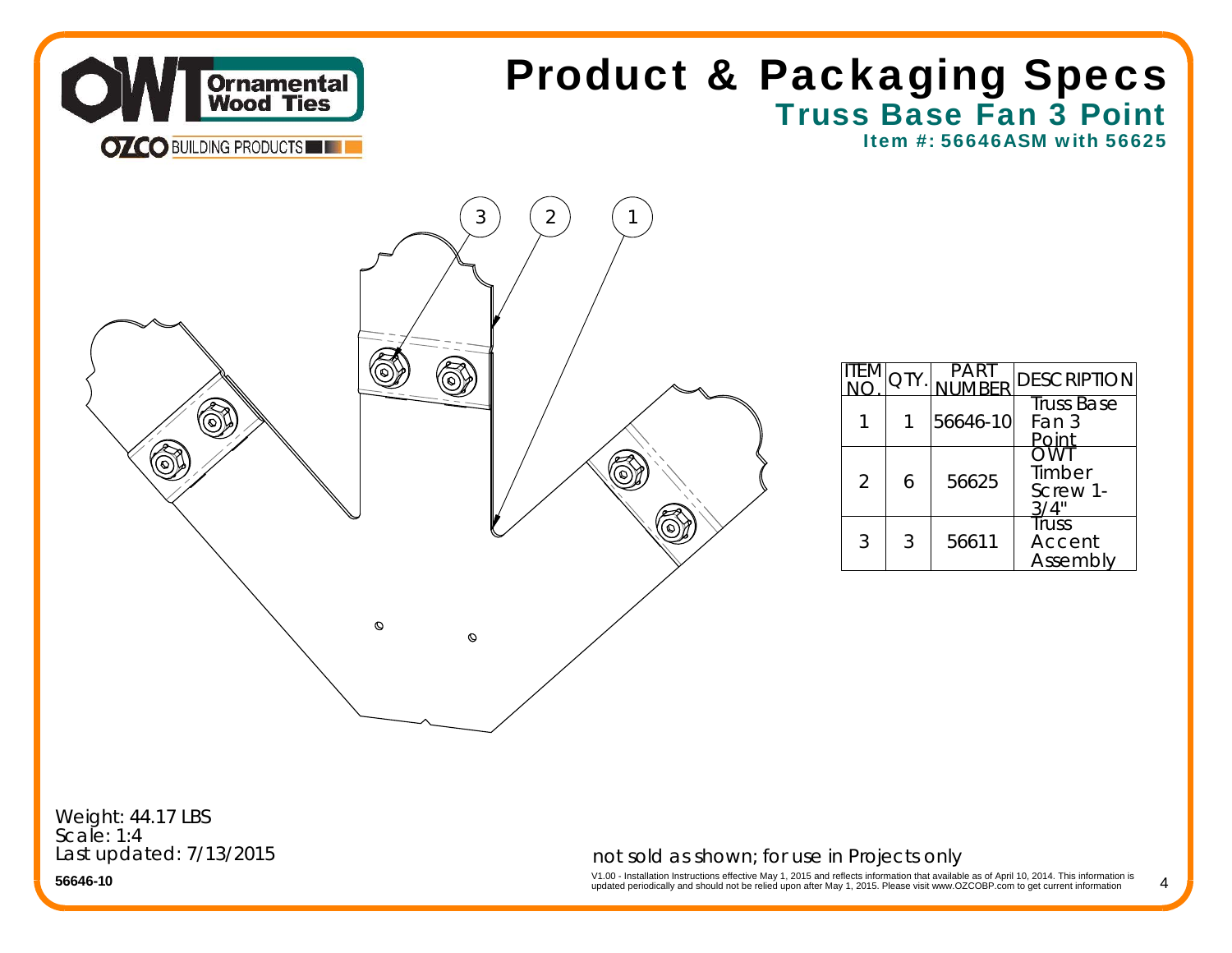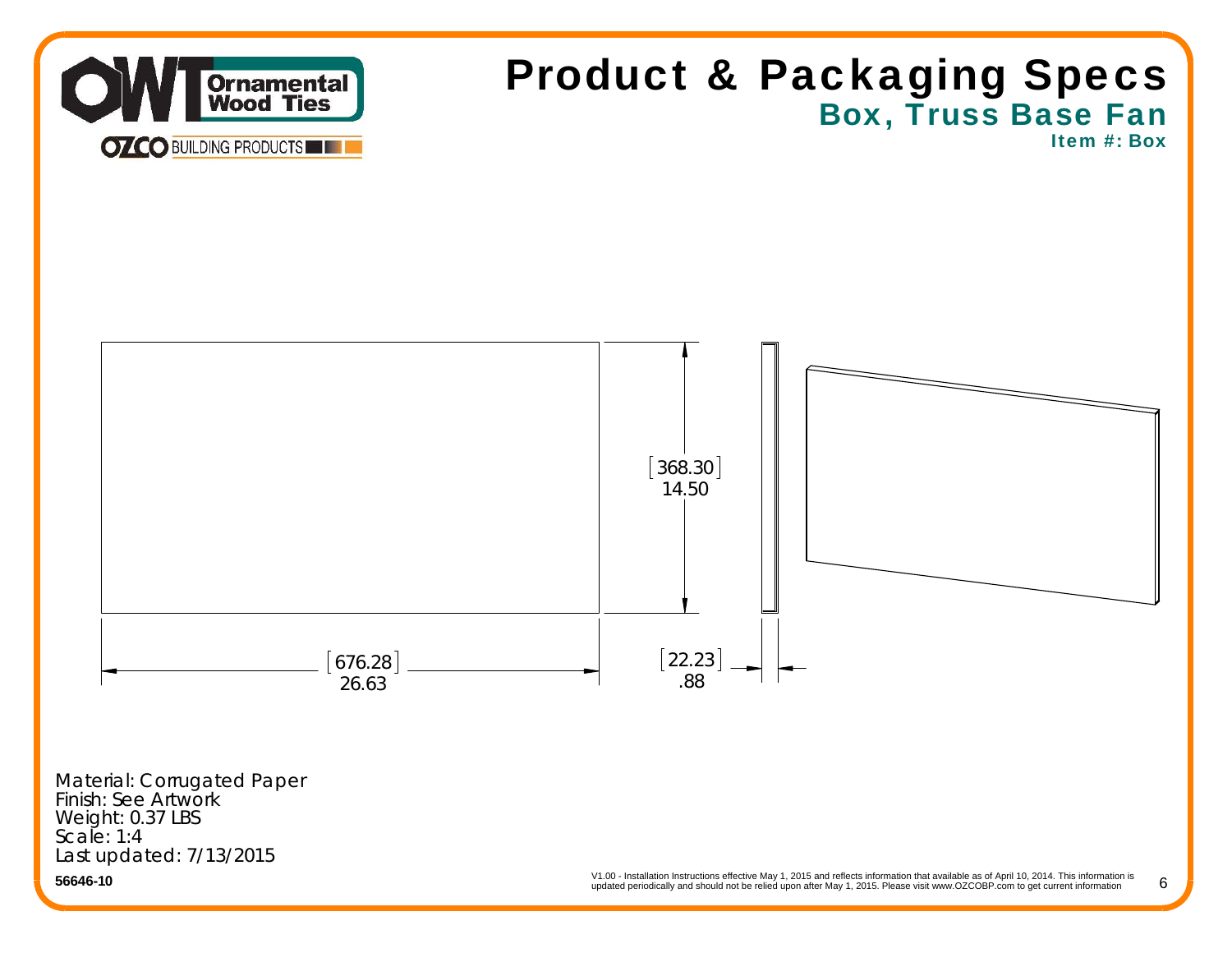

updated periodically and should not be relied upon after May 1, 2015. Please visit www.OZCOBP.com to get current information

7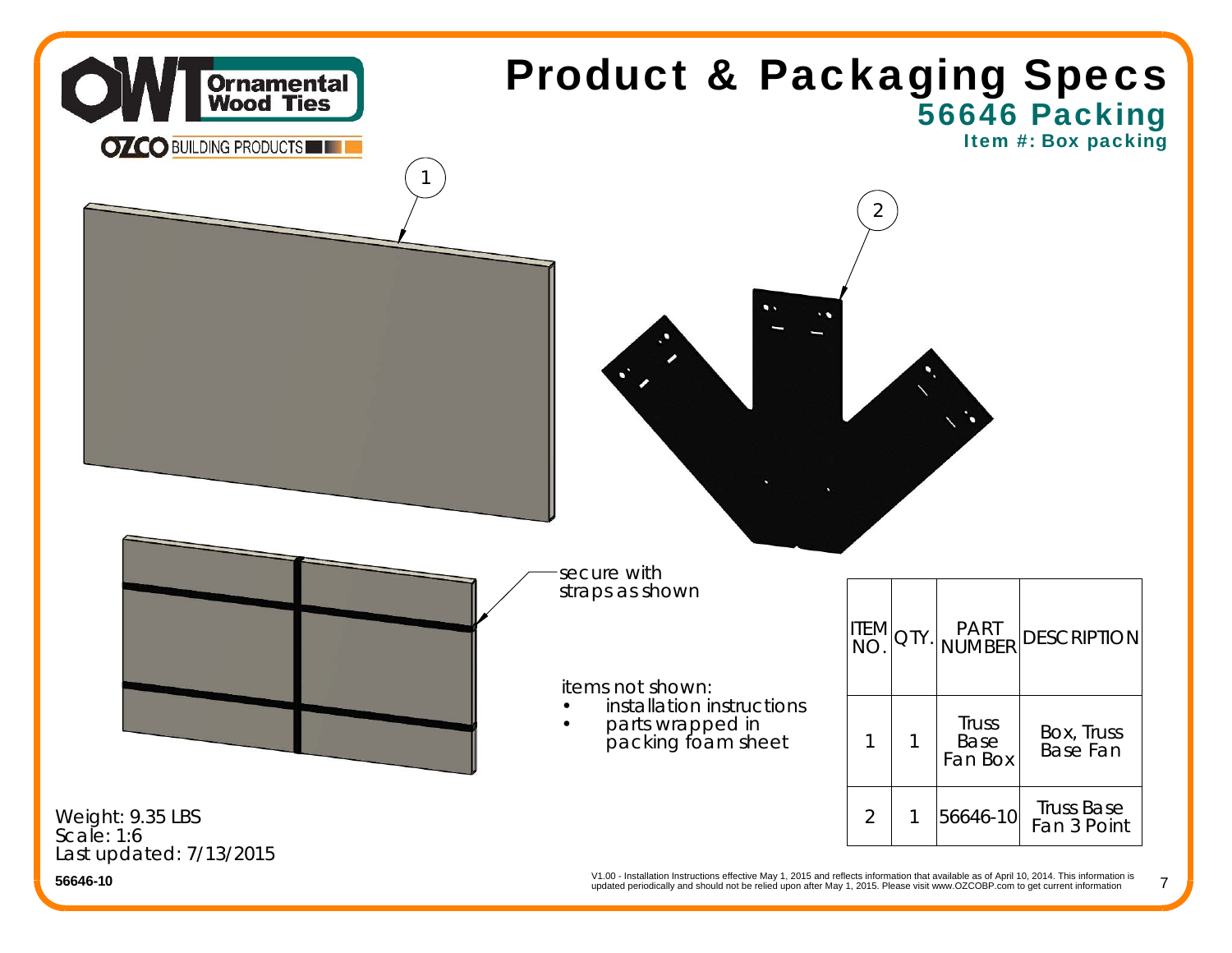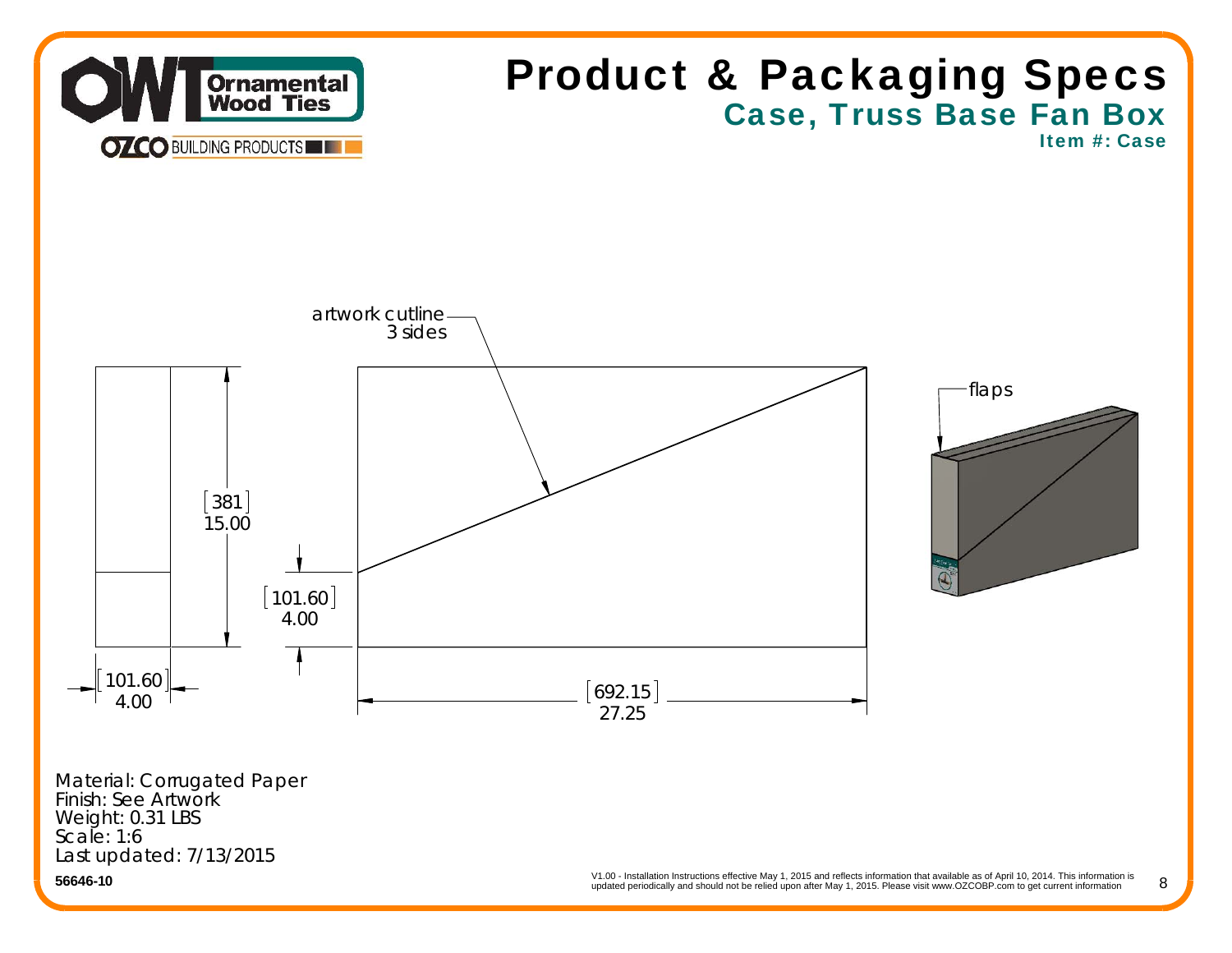

**56646-10**

V1.00 - Installation Instructions effective May 1, 2015 and reflects information that available as of April 10, 2014. This information is updated periodically and should not be relied upon after May 1, 2015. Please visit www.OZCOBP.com to get current information 9